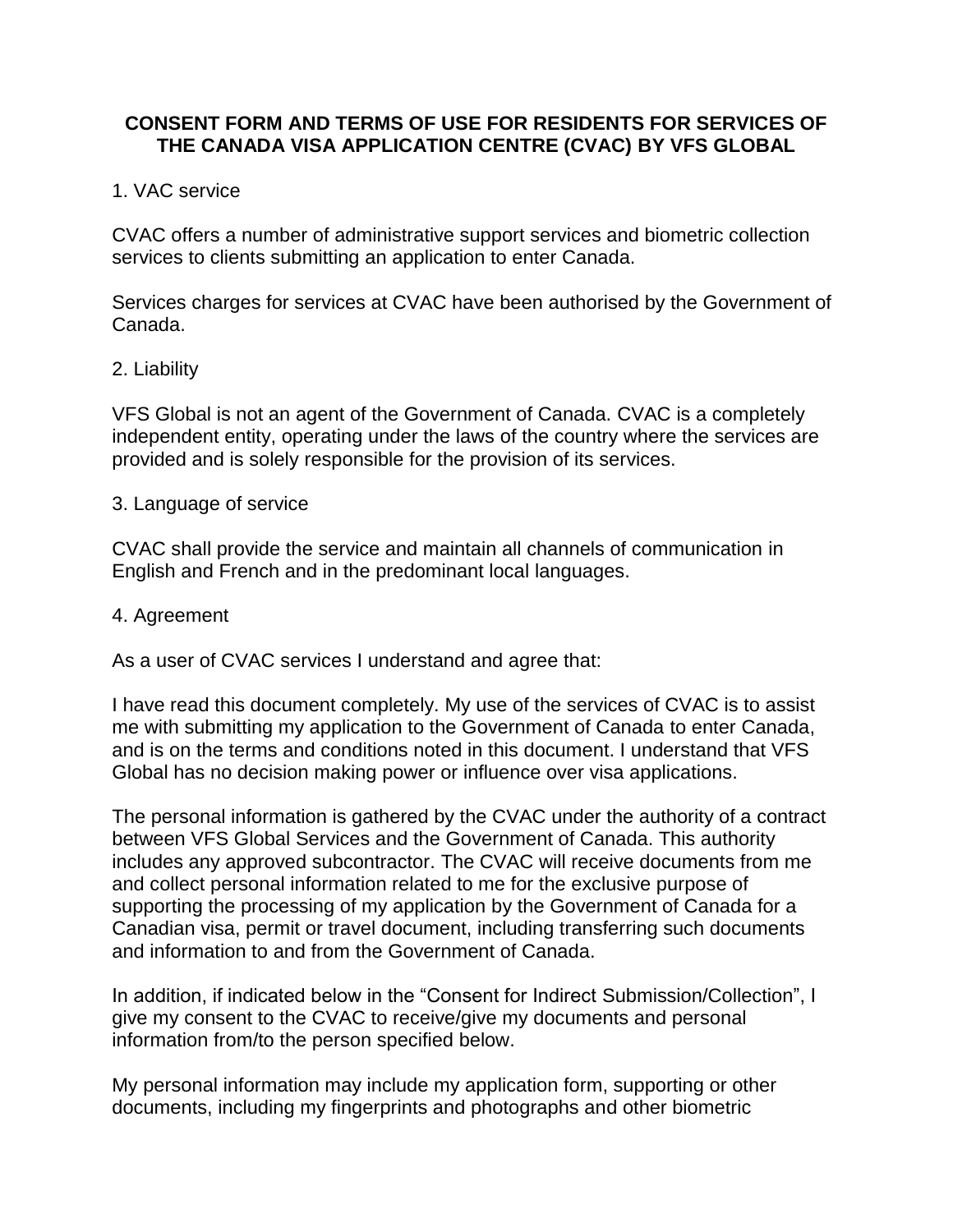information, as required by the Government of Canada. My personal information may also include information related to application, identity, biographic and contact details, including electronic records or data related to my application.

In order to obtain the authorisation of the Government of Canada as a contractor, CVAC will respect principles of personal information confidentiality and protection adopted by various laws of Canada. A copy of these principles has been made available to me, and by signing this form I acknowledge that I am of the principles, and of the contact information for the Office of the Privacy Commissioner for Canada.

These documents and electronic information will be transmitted to the Government of Canada, as required to provide the service.

I understand that CVAC will only collect, use, disclose and retain my personal information as required in its contract with the Government of Canada and for the purposes of providing administrative support services and biometric collection services for my application to enter Canada, where applicable. The Government of Canada has prohibited CVAC from using or disclosing my personal information for any other purpose unless I have provided a further consent in writing. I understand that if I have concerns with the handling of my personal Information by the CVAC, I have the right to file a complaint with the Office of the Privacy Commissioner for Canada, using the contact information provided to me.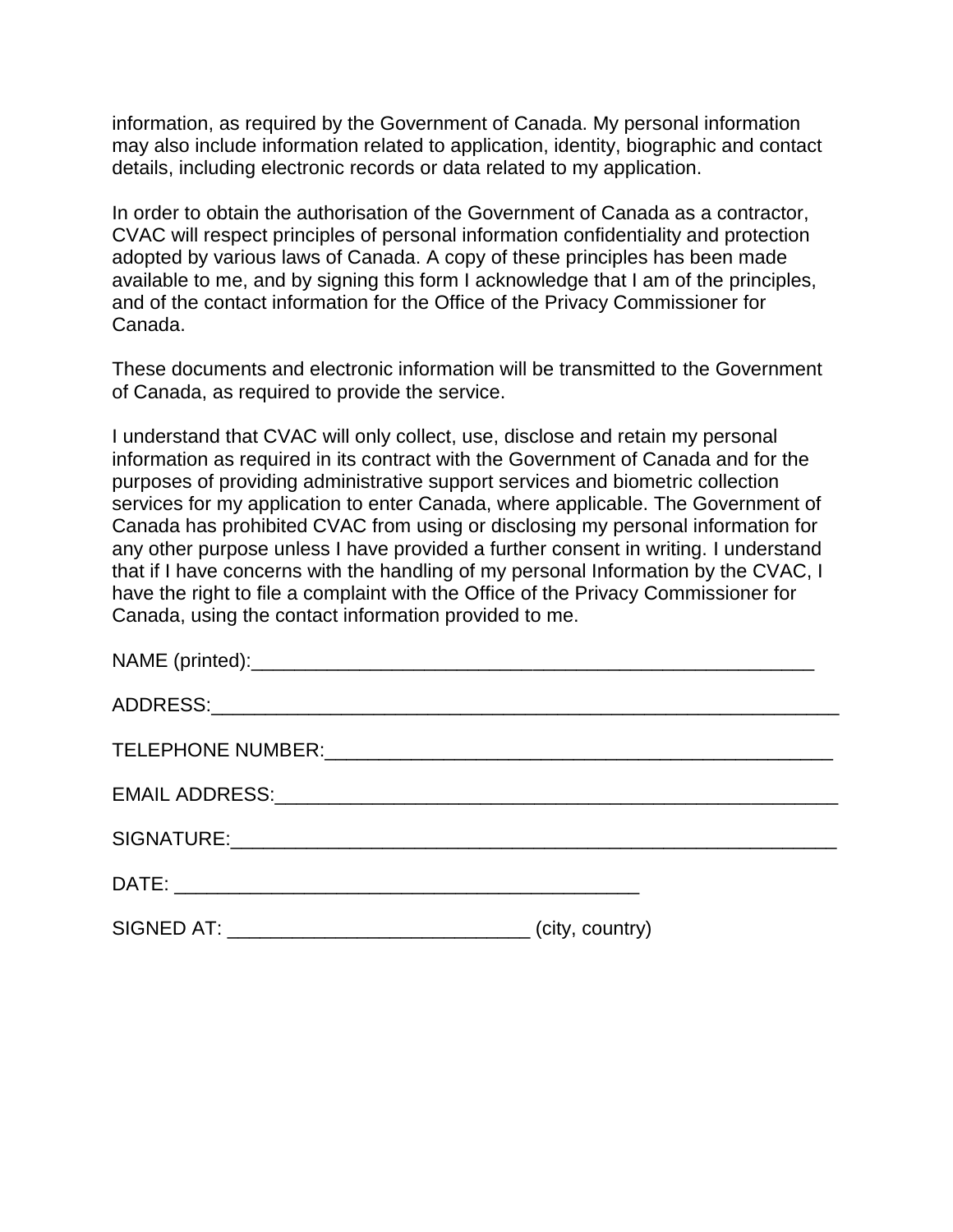| <b>Consent for Indirect Submission and/or Collection (to be completed</b><br>ONLY if travel agent or person other than applicant themselves is submitting<br>and/or collecting the visa application and decision)                                                                                                                                                                                           |  |
|-------------------------------------------------------------------------------------------------------------------------------------------------------------------------------------------------------------------------------------------------------------------------------------------------------------------------------------------------------------------------------------------------------------|--|
| I give my consent to the Canada Visa Application Centre in ________________(City,<br>Country) to receive/give my documents from/to ______________<br>**** Applicant to circle as applicable                                                                                                                                                                                                                 |  |
| Name of Person to submit an application or collect the decision on my behalf:                                                                                                                                                                                                                                                                                                                               |  |
|                                                                                                                                                                                                                                                                                                                                                                                                             |  |
|                                                                                                                                                                                                                                                                                                                                                                                                             |  |
|                                                                                                                                                                                                                                                                                                                                                                                                             |  |
| Declaration to be signed ONLY<br>by applicants assisted by the CVAC staff with electronic application form.                                                                                                                                                                                                                                                                                                 |  |
| I received the assistance of the CVAC staff for data entry of my application<br>information. I provided all information and responses required for the application. I<br>have read the completed and printed application form and declare that the<br>information provided is true and that the documents I am submitting in support of<br>my application are genuine and have not been altered in any way. |  |
| Name:                                                                                                                                                                                                                                                                                                                                                                                                       |  |
| Date: ________________                                                                                                                                                                                                                                                                                                                                                                                      |  |
|                                                                                                                                                                                                                                                                                                                                                                                                             |  |

f